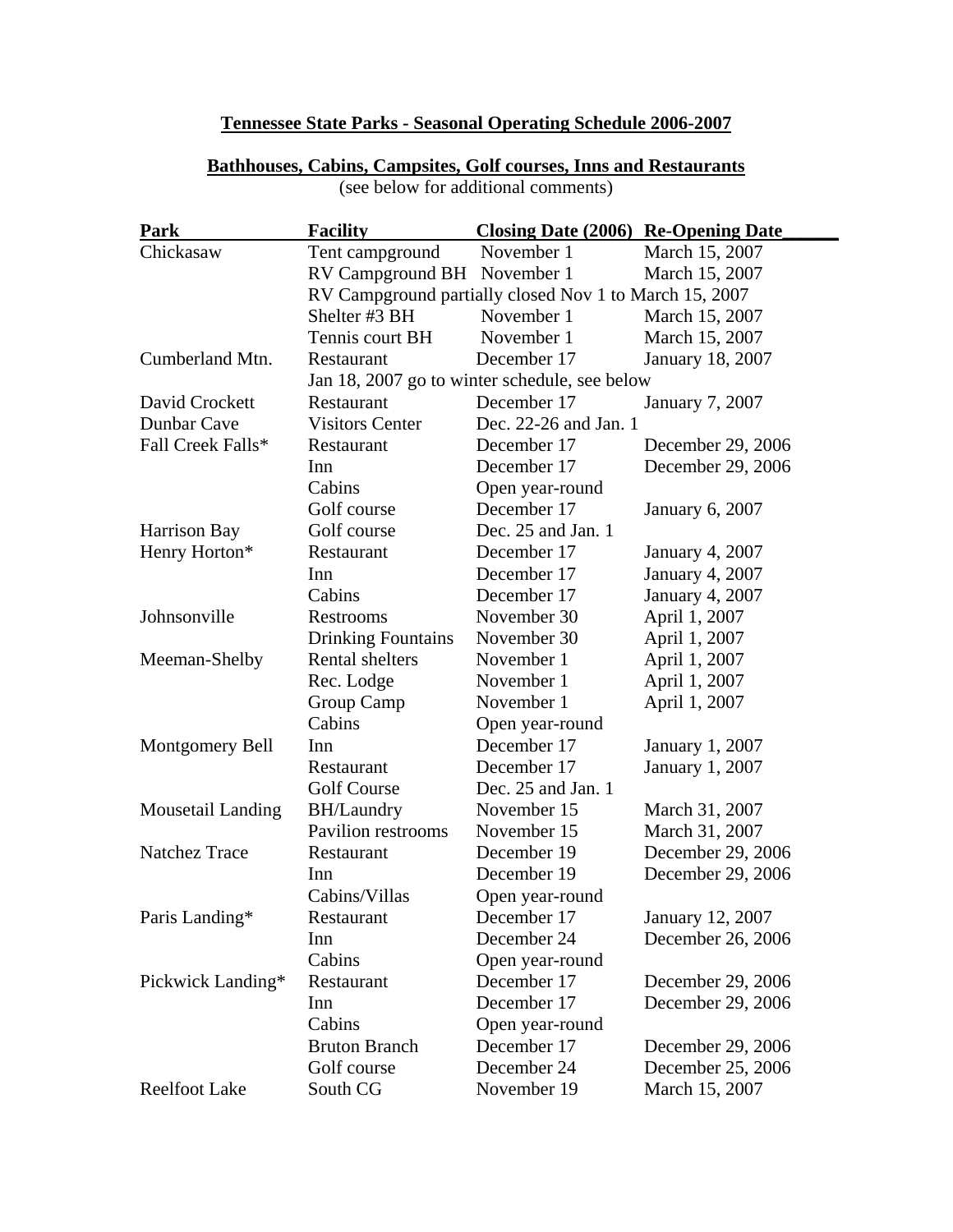|               | Airpark Inn       | December 18     | <b>January 2, 2007</b> |
|---------------|-------------------|-----------------|------------------------|
|               | Spillway Units    | December 18     | January 2, 2007        |
|               | Picnic Shelter RR | mid-November    | mid-March              |
| Roan Mountain | Cabins            | Open year-round |                        |
|               | Visitor center    | Open year-round |                        |
|               | Conference center | Open year-round |                        |

\*Parks that may briefly reopen facilities for New Year's Eve or Day festivities. Call park for details.

BH=bathhouse, CG=campground RR=restroom

## **Additional comments:**

**Chickasaw State Park** will close their tent campground, RV campground bathhouses and half of the RV campground sites, shelter #3 bathhouse, and the tennis court bathhouse from November 1, 2006 to reopen March 15, 2006. For more information, please call the park at 731-989-5141.

**Cumberland Mountain -** Closing - After lunch (2:30pm) on Sun. Dec. 17th. Re-open - Thur. Jan. 18th.

Winter Schedule; Mon. - Closed Tue. - Lunch Only (11am - 2:30 pm) Wed. - Lunch Only (11am - 2:30 pm) Thur. - Lunch Only (11am - 2:30 pm) Fri. - Lunch & Dinner (11am - 8:00 pm) Sat. - Lunch & Dinner (11am - 8:00 pm) Sun. - Lunch Only (11am - 2:30 pm) This schedule would continue until April 1st of 2007 when we will go full time.

**David Crockett - Crockett will close 12/17 and re-open on 1/7/07.** 

**Dunbar Cave -** Dunbar Cave's park gates open every day from 8 a.m. until sunset. Dunbar Cave's Visitor Center will be closed over the Christmas holiday, Dec 22-26 and it will be closed on New Year's Day, Jan 1. Dunbar's cave hikes are closed for the months of December, January and February, open again in March on the weekends, call and make a reservation. (931) 648-5526.

**Fall Creek Falls State Park - The Inn will be closed from Sunday 12/17/06 thru Friday** 12/29/06 opening that night. Cabins are open year round. The Golf course will be closed from 12/17/06 thru 01/06/07 opening that morning. The restaurant will close after breakfast on 12/17/06 and reopen for Dinner on 12/29/06.

**Harrison Bay -** The Bear Trace at Harrison Bay golf course will be closed for the dates of Christmas Day, December 25th, and New Year's Day, January 1st.